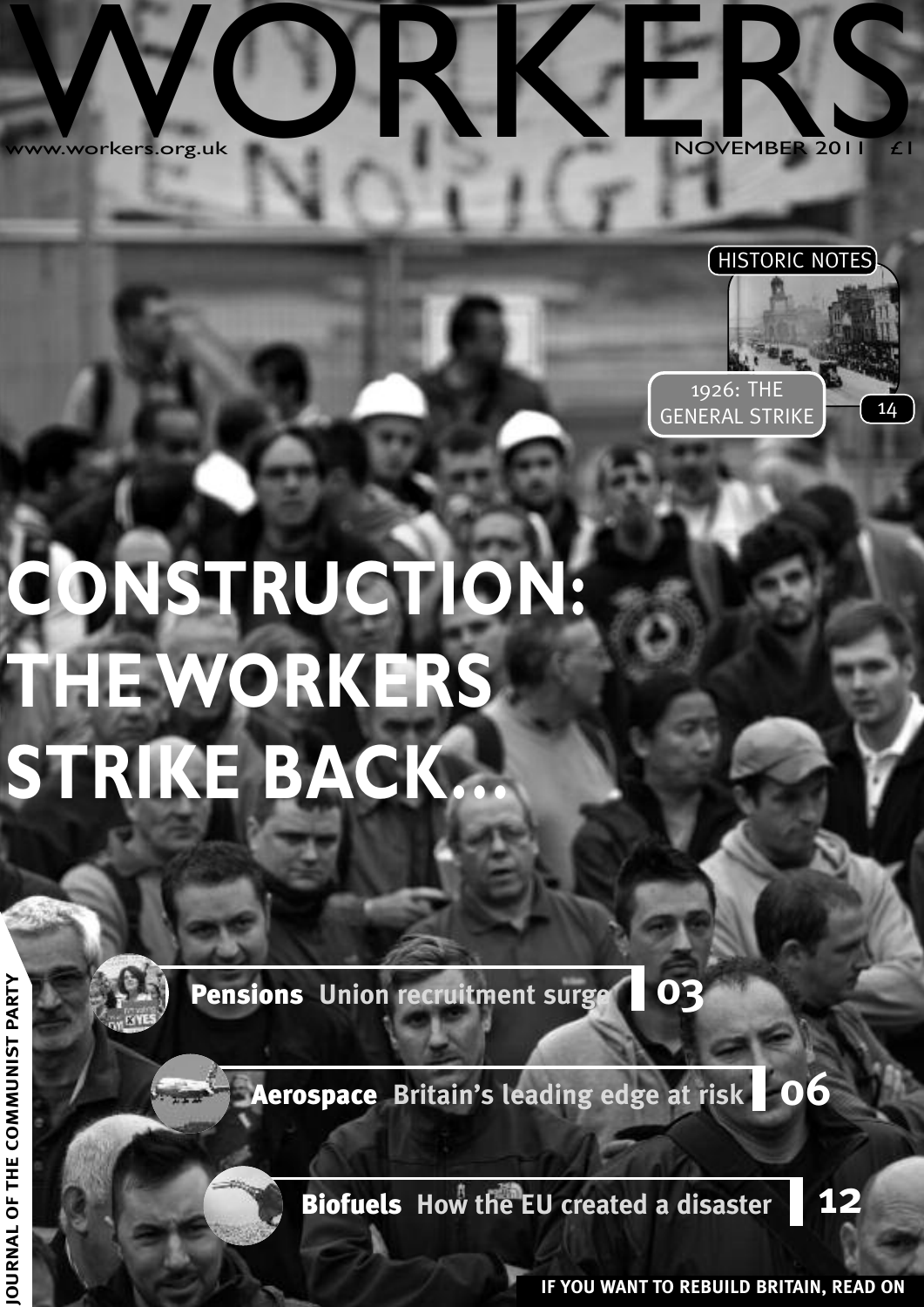# WORKERS Who needs a civil service?  $56'$

**THE REAL significance of Liam Fox's links with Adam Werritty is not that he broke the Ministerial Code, nor that the Conservatives (like Labour before them) have lobbyists crawling all over them. It's that British foreign policy was and is being driven by the interests of outsiders: American billionaires, Israeli arms dealers and US hedge funds. They called it the Atlantic Bridge – but the only traffic it carried was neoconservative Tea Party extremism.**

**That's hardly news, some might say, and they'd be right. But that it was all done so blatantly speaks volumes about the way the top ranks of the civil service have been so bludgeoned by decades of political bullying** **that they didn't put a stop to it – not even when it turned into unvetted and unofficial advisers sitting in on intergovernmental meetings.**

**After the election in May 2010, the general secretary of the First Division Association, which represents top civil servants, talked about the loss of trust by citizens in politicians and Britain's system of government: "At the very least, new ministers and MPs must begin to display the personal and moral integrity that was so obviously lacking in the previous Parliament, even within the Cabinet." Some hope! Theirs is the morality of decline and deference to the US. If workers want their own morality to win, they will have to impose it. ■**

# Less a civil war than NATO's war

**WE'VE SEEN ragtag militia driving to the front in cars, but hardly a single frame of one of the 26,000 NATO air missions which have laid waste to much of Libya. Radio reports speak of Sirte as a new Hiroshima, bombed out. As a letter to THE GUARDIAN said, there is a greater public visual record of the Crimean War than of this criminal war in Libya.**

**Pictures of Gaddafi's bloodied body – clearly shot at very close range – show an execution.** **What next for Libya? The "rebels" will find it is easier to invite imperialism in than to get it to leave. Whatever Libya may have been under Gaddafi, it was not a plaything for foreign or fundamentalist interests, and it had better health and education provision than anywhere in northern Africa. The Libyan people now face a rough future, for which NATO and Cameron in particular, along with the "rebels", are mainly to blame. Shame on us for permitting it. ■**

Cover photo of construction workers at Westfield Stratford by Andrew Wiard/www.wiard.co.uk

WORKERS is published by the Communist Party of Britain (Marxist-Leninist)



78 Seymour Avenue, London N17 9EB. www.workers.org.uk ISSN 0266-8580 Issue 152, November 2011



## **Contents – November 2011**

**News** Pensions fight leads to surge in recruitment, p3; Staff on strike at Middlesex University, p4; Iran: Obama's dangerous game, p5; News Pensions fight leads to surge in recruitment, p3; Staff on strike at Middlesex University, p4; Iran: Obama's dangerous game, p5; News Analysis: Shrinking whose state? p6

**Features** Musical chairs in aerospace, p6; Construction: 'sparks' to start a prairie fire as **OO** Musical chairs in aerospace, p6; Construction: 'sparks' to start a prairie fire as contractors seek to axe agreement? p8; EU protects investors, but not peoples or governments, p11; The EU and the great biofuels disaster, p12



**Notes** 1926: The General Strike, p14 **14** 

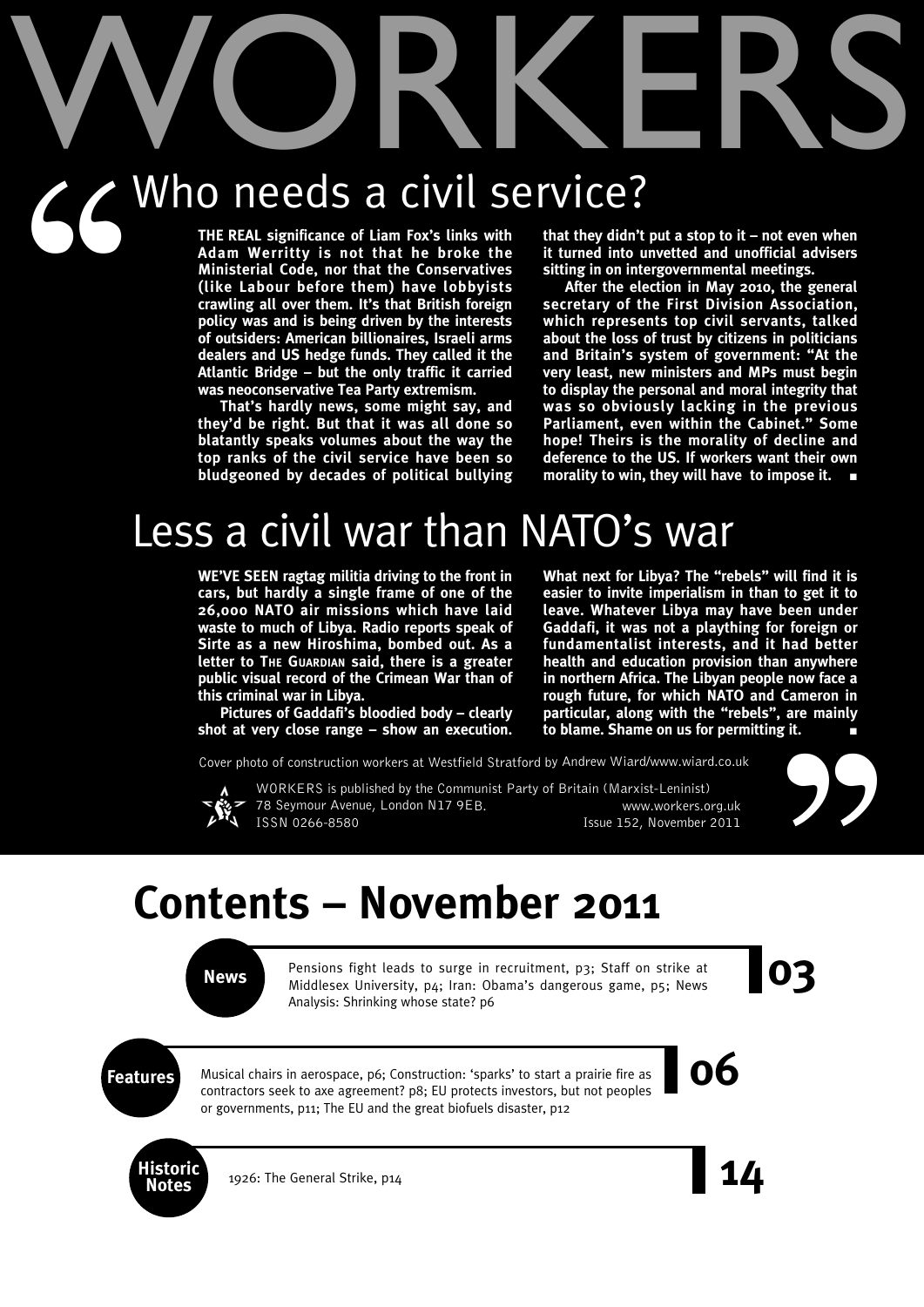

| <b>PENSIONS</b>      | Recruitment surge          |
|----------------------|----------------------------|
| <b>UNEMPLOYMENT</b>  | On the rise                |
| <b>UCS</b>           | Anniversary concert        |
| <b>UNIVERSITIES</b>  | <b>Strike at Middlesex</b> |
| <b>IRAN</b>          | Obama's dangerous game     |
| <b>SHIPPING</b>      | In peril on the sea        |
| <b>NEW ZEALAND</b>   | Blair pops up              |
| <b>EUROBRIEFS</b>    | The latest from Brussels   |
| <b>NEWS ANALYSIS</b> | Shrinking whose state?     |
| <b>WHAT'S ON</b>     | Coming soon                |
|                      |                            |

# **Pensions recruitment surge**



LONDON UNISON has seen the highest surge in recruitment in September for over five years, with nearly 3,000 new members. The reason: pensions. Dozens of branch meetings briefing members on the pensions dispute have been held in hospitals, local authorities and universities. One hospital had to stagger meetings back-to-back due to the demand, with rooms overflowing, non-members joining and new stewards forthcoming.

Unison has one sole focus at present: delivering the Yes vote to support the campaign. Over 1.75 million leaflets have been issued, with 700,000 members texted or emailed. With 1.1 million Unison ballot papers, Electoral Reform Services needed an emergency import of paper as stocks in Britain were exhausted.

Unite, GMB, the National Union of Teachers, Unison and smaller health professional bodies and other teaching unions are now all balloting. Immense logistical difficulties are being tackled on a daily basis to try to ensure the ballot is deemed legal. Significant numbers of members whose union membership records are not accurate have sadly been withdrawn from the ballot.

But the challenge will come on 30 November when those prevented from supporting the strike by legal shenanigans will be faced with a simple choice: cross or don't cross the picket lines – and if you have to cross then don't touch the work of striking colleagues. Getting the records correct (and the slightest change deems members not eligible) will be an immense on-going challenge to all union stewards, members and organisers.

Support from non-striking unions and professional organisations such as the Royal College of Nursing (though quite a few nurse members are said to want to be called on to strike) and the British Medical Association will be demonstrated in acts of solidarity at lunchtime workplace rallies at hospitals and health centres across the country.

The proposed £4 billion tax on public sector pensions will be followed by similar tax moves on other pension schemes. Those in outsourced and privatised comparable schemes will be targeted next if these increases in contributions are not stopped. An estimated £20 billion would be raised by a minuscule tax on bank transactions if this government seriously decided to tackle the deficit caused by the banks' criminal greed. Highly unlikely considering the number of ex-bankers in government! **■**

**If you have news from your industry, trade or profession we want to hear from you. Call us on 020 8801 9543 or email to rebuilding@workers.org.uk**

### **UNEMPLOYMENT On the rise**

UNEMPLOYMENT rose by 114,000 between June and August to 2.57 million, a 17-year high, according to official figures. Our unemployment rate increased to 8.1 per cent. The jobless total for 16 to 24-year-olds hit a record high of 991,000 in the quarter, a jobless rate of 21.3 per cent.

The number of people out of work and claiming benefits rose 17,500 to 1.6 million in September. Other figures showed a record cut in the number of part-time workers, down by 175,000, and there was also a record reduction of 74,000 in the number of over-65s in employment.

Some local authorities had very high ratios of unemployment to vacancies in September: Inverclyde had 3,057 claimants to just 87 vacancies (35.1:1), Hackney 11,081 to 487 (22.8:1), Waltham Forest 9,782 to 490 (20:1). **■**

### **EUROPEAN UNION Referendum vote fix**

PUBLIC OPINION polls show overwhelming demand for a referendum on continued membership of the European Union, with over 100,000 people signing an online petition. The response from all political parties in the Commons? A threeline whip to reject the motion calling for a referendum.

The debate was moved from 27 October to 24 October to frustrate those planning on lobbying their MP – a cheap parliamentarian sleight of hand to cheat the people of Britain (called "barking" by Miliband). Even so a massive backbench revolt saw 111 MPs vote for the motion. **■**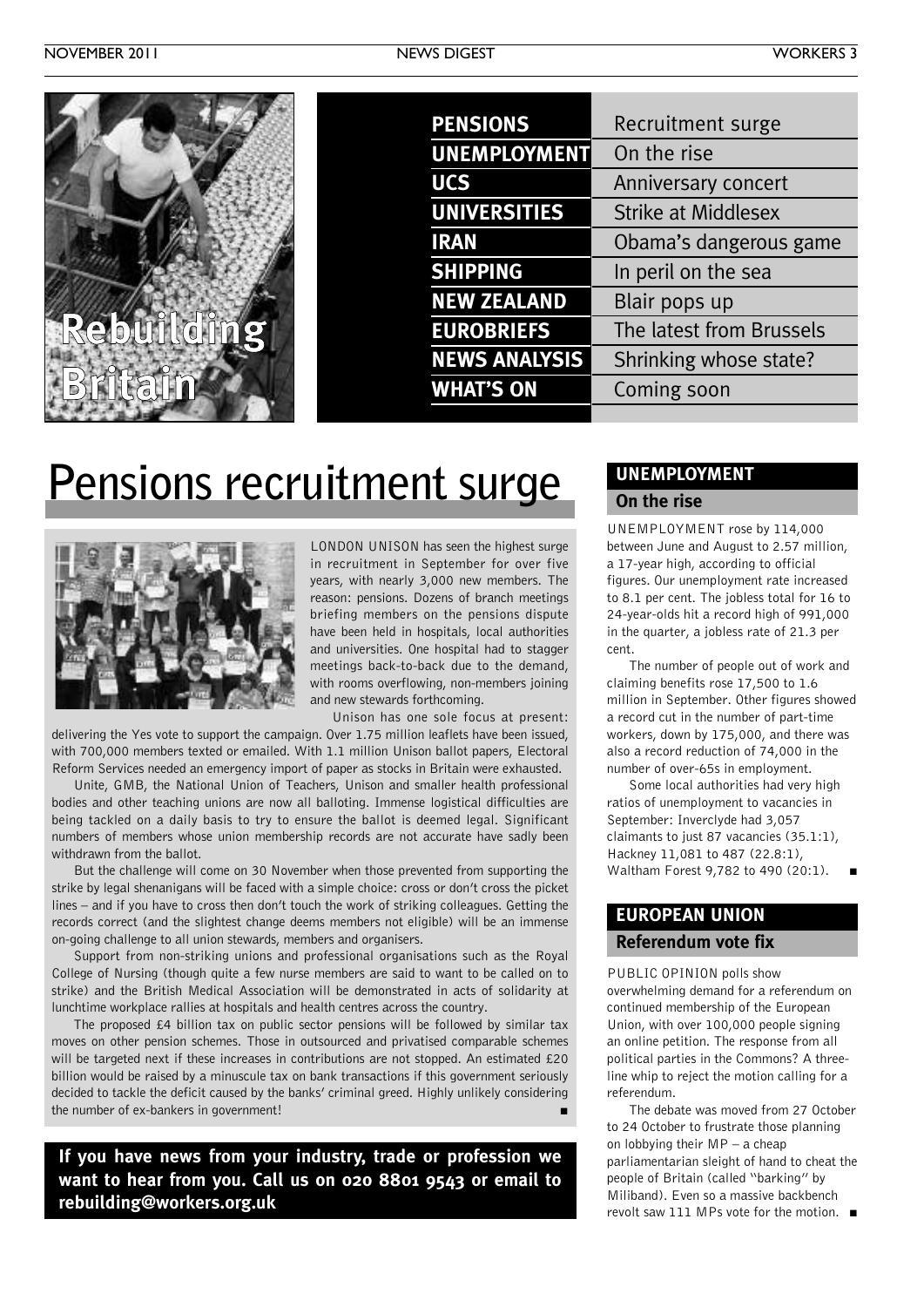### **EUROBRIEFS**

**The latest from Brussels**

### **More money for Brussels?**

CHANCELLOR GEORGE Osborne has raised the possibility of British taxpayers having to make a bigger contribution to the eurozone's rescue package through the International Monetary Fund. He said, "We have indicated our willingness to consider our position on resources for the IMF." Britain's potential liabilities via the IMF are currently capped at \$20 billion (£12.6 billion), of which around a quarter has been deployed to date.

#### **More power to Brussels?**

OSBORNE SAID after September's G7 summit in Chicago, "It's on the cards that a treaty change may be proposed … This would be to further integrate the eurozone, further strengthen fiscal integration. I have said there is a remorseless logic from monetary union to fiscal union, and it's in Britain's interests that the euro zone is stable." He indicated that the government would support a new treaty. Labour's Ed Balls too has changed from being against further integration to supporting it. Jean-Claude Trichet, outgoing head of the European Central Bank, has reiterated his support for a change to the EU treaty to allow for the outside imposition of economic policy on a member state.

#### **With support like that…**

AN EU task force to Greece said it aimed "to support the country". The team arrived in Athens as fresh figures put unemployment in the country at a record 16.3 per cent, with 32.9 per cent of young people out of work. The IMF says the Greek economy may contract by 5.5 per cent this year, a direct result of the "austerity" forced on Greece by the EU and the IMF.

### **Unpredictable? Really?**

LIBERAL DEMOCRAT leader Nick Clegg was asked about his views on the euro at the party's conference in Birmingham. He said, "I don't think anyone could have predicted at the time the euro was created that the rules which were supposed to be in place to ensure that everybody looked after their own financial affairs properly would be so spectacularly ignored and broken." This is untrue – lots of workers and even some politicians and economists predicted exactly what has happened. **■**



**THE VETERANS of the Upper Clydeside Shipbuilders work-in that started in 1971 and eventually succeeded in 1972 in keeping all four threatened yards open celebrated its 40th anniversary with <sup>a</sup> sold-out gala concert. Above, the Whistlebinkies folk group rehearse for the event on <sup>1</sup> October. They performed <sup>a</sup> new piece of music, commissioned by the veterans on behalf of the union movement from composer and flute player in the group Eddie McGuire. A brass ensemble, Alba Brass, and the saxophones of Sax Ecosse**

**also marched in playing, to take part in the piece. Hitherto unseen footage of the work-in, filmed at the time by London-based Cinema Action, was screened, and several folk singers who sung for fund-raising events during the work-in performed. These included the 80-year-old Jimmie MacGregor. Up-andcoming artists also featured – like Simone Welch, who performed Elvis Costello's song SHIPBUILDING.**

**One intention of the celebrations is to rekindle the spirit of resistance demonstrated by those workers in 1971. <sup>A</sup> leaflet issued by the CPBML that year carried the message "Not One Off, but <sup>a</sup> Prototype". Indeed over <sup>100</sup> similar actions were carried out during the three years following the UCS work-in.**

# **Strike at Middlesex Uni**

ON 4 OCTOBER Middlesex University academic and administrative staff, organised in the University and College Union (UCU) and Unison respectively, were out on strike against compulsory redundancies. Staff had first been informed of the threat of these redundancies in June, and by mid-July 300 staff had found themselves in "at risk" groups. It was not an easy time of year for staff to organise resistance to this onslaught. But throughout the summer holiday both union branches kept the union offices open, supported individuals affected and simultaneously began to organise collective action.

In June a UCU annual general meeting had passed a resolution asking the branch executive to plan for action if compulsory redundancy was threatened. This meant that the branch was able to plan for a ballot. But the management's timing resulted in the ballot being conducted before the term had even begun, and this meant that ensuring a good turnout would be a logistical challenge. In the event the turnout at 52 per cent was one of the biggest at a ballot in the union's recent history: 80 per cent voted for strike action and 94 per cent for action short of strike.

Having got the successful vote, the challenge for both unions was to organise quickly in order to make an impact. It was therefore decided to take action in the University induction week. This action was formally supported by the student union, a significant move forward after some years of student union reluctance to support action by staff. This time the student union clearly understood that what the management proposed would have a profound impact on the quality of their learning.

The joint union pickets were effective on the strike day, and after a period of refusing to speak to the unions, management have returned to the negotiating table. As yet no compulsory redundancies have been declared. However at least 100 staff have opted for voluntary redundancy. The staff involved would characterise this as jumping before being pushed. But the stark fact is that every voluntary redundancy is still a future job lost.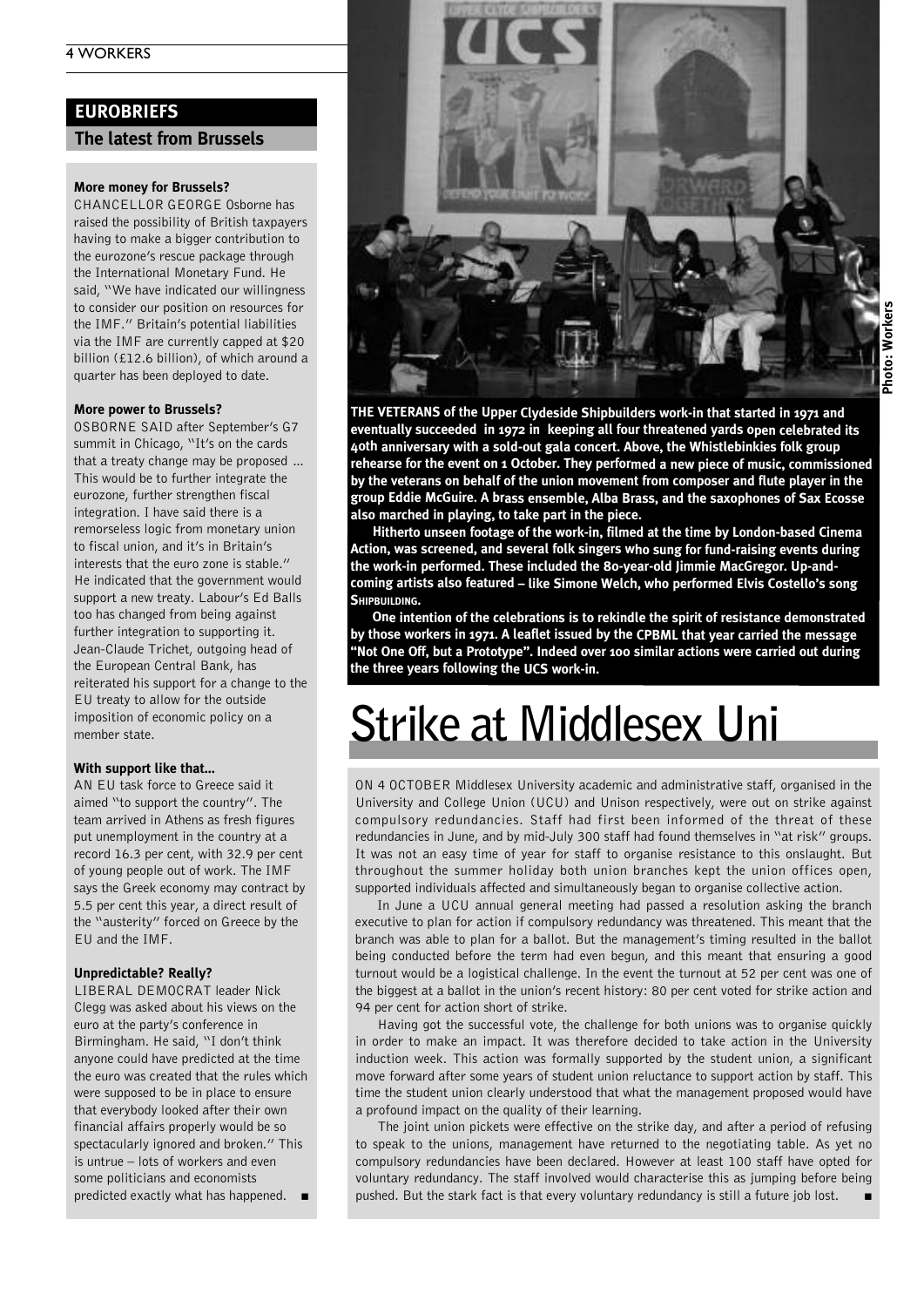### **Blair pops up NEW ZEALAND**

UNFORTUNATE NEW Zealand - a year of earthquakes, and then Blair touting himself around. Advertised as "the most exciting event in New Zealand", an elite lunch was offered to New Zealanders. \$1500 a ticket for a VIP introduction to meet and greet Blair at a cocktail party,

plus an individual photo opportunity.

Then after-lunch wisdom from Blair, defined as "the politician who defines our times"…."continues to play a leadership role on issues such as faith and globalisation, the Middle East peace process, African governance and climate change." Better Blair over in New Zealand than Britain, but what an advertisement for superstition, war, intervention – and as much loot as he can pack in his wallet. **■**

# **Obama's dangerous game**

BASED ON unproven allegations and no trial of the accused man, US President Obama has accused Iran of planning to assassinate the Saudi Arabian Ambassador to the US, and has threatened "the toughest sanctions" against Iran. These are thought to include sanctions on Iran's Central Bank which would have the effect of bringing the country's foreign trade to a halt, a "world boycott" of Iranian oil and a military blockade of the country – all of which would be seen as an act of war by Iran. Obama has not ruled out a direct attack. With his accusations being repeated by Clinton and others, and with some saying that the allegations amount to an act of war, the accused has no chance of a fair trial in the US and the truth will therefore never be known.

What is known is that the man accused is a second-hand car dealer from Corpus Christie, Texas with mental health problems and a string of failed businesses behind him and is also a US citizen. He is accused of paying the Zeta drugs mafia in Mexico to kill the Saudi Ambassador either by shooting him in a restaurant or with car bombs outside the Saudi and Israeli embassies in Washington. The Zeta drugs mafia is Mexico's most bloodthirsty gang and would never cross the border and invite the kind of US "law enforcement heat" that the plot would have brought down on them. A \$100,000 deposit for the assassination was allegedly transferred from Iran, but this would be impossible because it would be against US law and US sanctions.

So there is widespread scepticism about the alleged plot both across the US and the world with the accused being described more like a "Mr Bean character than 007" with many believing it has been faked to justify a war in the same way as the Gulf of Tonkin incident and the Iraqi "weapons of mass destruction". Would Iran have been so stupid as to risk a war with its three main adversaries, Israel, Saudi Arabia and the US at the same time? That's very doubtful. Yet Britain's Foreign Secretary jumped on the bandwagon to support the allegation and call for action, and the Saudi government has demanded that Iran pay a "high price". So here we go again. **■**



**CAMPAIGNERS protesting against the City's policies set up camp outside St Paul's – <sup>a</sup> recognition that the blame for the current crisis lies squarely with finance capital.**

### **WHAT'S ON**

### **Coming soon**

### **November**

**Thursday 10 November, 7.30pm. Conway Hall, Red Lion Square, London WC1R 4RL. Nearest tube Holborn.**

#### **"Energy – Britain in Crisis"**

Public meeting organised by the CPBML. This country was built on power: first steam, then electricity. Now they've closed the pits, North Sea oil is running out and power stations are being shut faster than new ones are being planned. Can renewables really plug the gap – or will the lights start going out? Come and discuss. All welcome.

### **SHIPPING**

### **In peril on the sea**

THE ABANDONMENT and cancelling of the funding for the Maritime Incident Response Group and the Emergency Towing Vessel Service by the Coalition shipping minister has been announced. This endangers seafarers, crews working on oil rigs and all those who access these islands by sea.

The Maritime Incident Response Group was established to deal with two major oil spills and the subsequent threats to Britain's coastline. The Emergency Towing Vessel Service deals with some four incidents a week.

The safety systems these organisations developed are copied across the world as models of best practice for dealing with disasters. Yet again short-termism and false economy from the government puts lives and Britain's marine and coastal environment at risk. **■**

### **US, BRITAIN**

### **Shrinking economies**

THE US economy is still smaller than it was in 2007, even after the \$16 trillion bailout of US and foreign banks. In June 2007, 63 per cent of adults were in work; in June 2009, 59.4 per cent; in June 2011, just 58.2 per cent.

Britain's GDP is still 4 per cent down from 2008. Manufacturing output is down for the third month running, and is still 3.6 per cent down from 2008. Britain's nominal manufacturing output has been stagnant for the past 13 years, representing a cut in real terms of £3.5 billion a year and a 30 per cent loss of capacity since 1997. Meanwhile, the trade deficit in goods is a record £97.2 billion.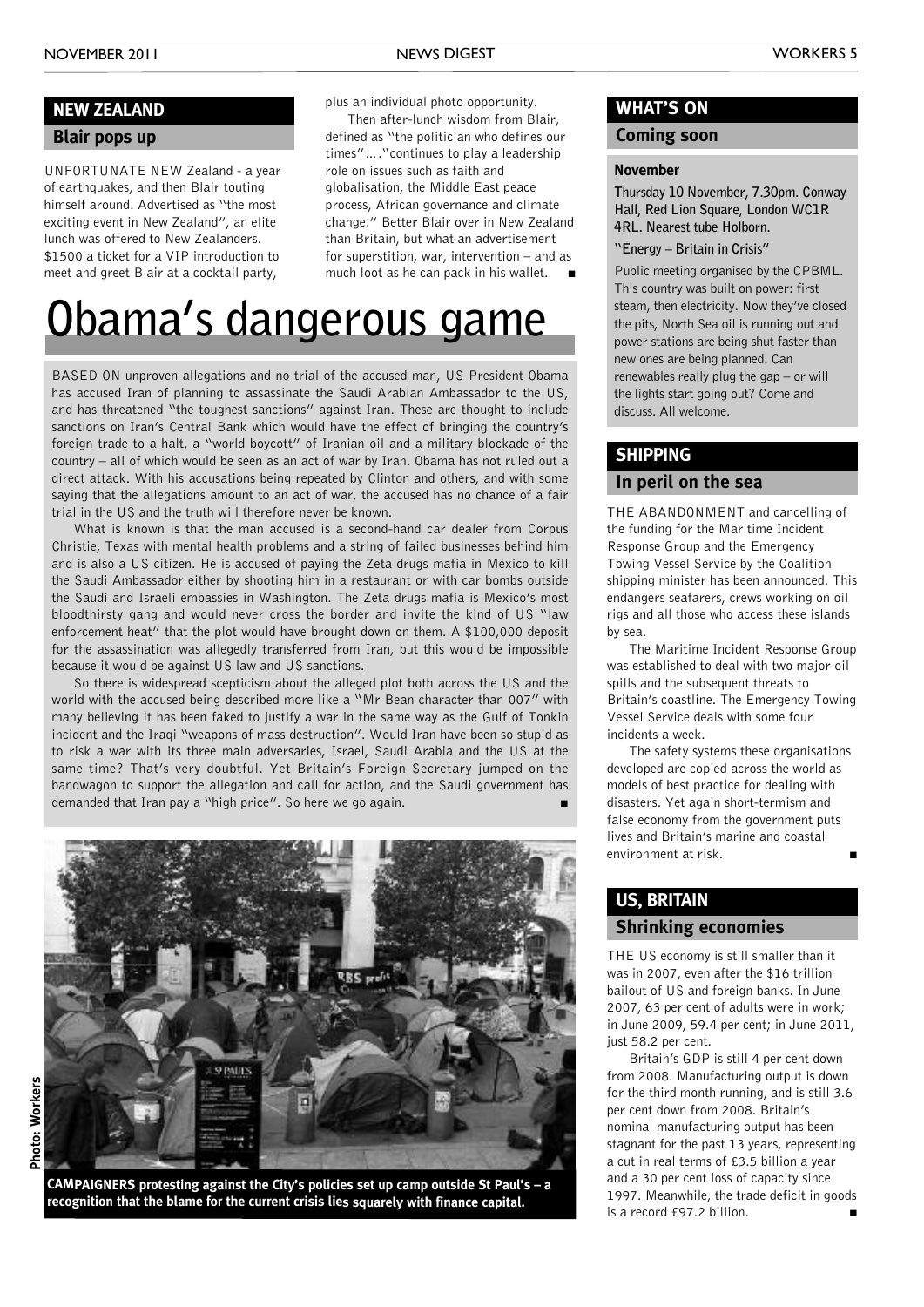### **NEWS ANALYSIS**

### **Shrinking whose state?**

**THE POLITICIANS and financiers are trying to con us. Claiming economic necessity, they want workers to support "reducing the deficit" – a cull that has no economic validity and will only weaken and impoverish us. They want us to back financial plans that are intended to impoverish workers while making bankers richer.**

**The con is summed up in the weasel words, "We must reduce the deficit!" On the ground this transmutes into "We must cut public sector jobs and services." Already, almost a quarter of a million public sector jobs have gone in the coalition government's first year of office. Calculations indicate that more than 600,000 public sector jobs will end up destroyed between 2010-2011 and 2015-16 – if there isn't a complete change in direction.**

**To understand the con we have to be clear about the differences between the annual budget deficit and the overall public expenditure net debt (carried forward from year to year, and affected by such things as interest payments) and about where both are heading.**

**The truth is that the government's proposed reductions in public expenditure will not reduce public indebtedness but increase it, because tax revenues will drop and social security payments will rise with the fall in employment and trade. That's what's happening in Greece, where even with a cutback of 16 per cent in public wages and a rise in VAT to 23 per cent, public indebtedness will reach 140 per cent of GDP by 2014. In Britain, public sector net debt is set to rise every year between now and 2014-15, from £932 billion to nearly £1.3 trillion, almost twice the government's entire annual revenues, even if annual budgets are slashed by 25 to 40 per cent.**

**Paradoxically, while the annual deficit is coming down, total interest charges on accumulated debt are estimated to rise over the next five years from £44 billion to £63 billion, which is equivalent to half of our NHS costs. Avaricious financiers will pocket fortunes as they lecture us to do without essential jobs and services! Finance capitalism is quite content to live with these staggering levels of public expenditure net debt without any sign of anxiety. It seems only the budget deficit creates a crisis mentality and stirs traumas of the "end of the world is nigh" variety.**

### **Wise up**

**We should wise up. The whole public expenditure cuts agenda is simply engineered to enable politicians to shout crisis and shrink the socially necessary parts of the state such as health and education, the bedrock for survival and prosperity, while their friends cash in on privatisations. Meanwhile, the government, shield of finance capitalism, will let the rest of the state apparatus grow without a murmur of disagreement.**

**Total government outlay is forecast to increase every year to 2014- 15, according to the Office for Budget Responsibility. It estimates the figures will increase from £696 billion in 2010-11 to £737 billion in 2014- 15 because of the "collective" debt and colossal interest charges being paid to Britain's creditors, the banks and finance capitalists. Taxpayers' money doled out in ever-bigger amounts to financiers is fine and never questioned. Taxpayers' money paid out to public service workers such as teachers, civil servants and social workers is constantly condemned.**

**The savage public expenditure cuts will not reduce indebtedness and were never intended to. These measures were enacted in order to shift the balance of power between the two opposing classes in Britain. The finance capitalists want to destroy those aspects of society essential to workers. Simultaneously they want to preserve an economic environment where they enrich themselves on interest repayments.**

**The budget deficit is a smokescreen to hide capitalism's naked class interests and hatred of working people.**

**We must change course! Stop the job reductions. Default on the debts. Don't squander more on bankers. Use our national assets to Rebuild Britain! ■**

**Redundancies are threatening Britain's place at the leading edge of aerospace…**

# **Undermined: our aerospace industry**

THE RECENT announcement of around 3,000 job losses at BAE Systems throws into even deeper doubt the much-promised revival of the manufacturing sector in Britain and the policies espoused by successive governments.

After 900 job losses were announced at Brough, where the Hawk jet is assembled, GMB's Dave Oglesby said the government had turned their back on the workers and the industry. The 1,400 job cuts at BAE in Warton and Samlesbury prompted Steve Pye (chairman of the Federation of Small Businesses in Fylde, Lancashire, which represents more than 1,000 members) to warn that the county would lose the expertise and brainpower of those BAE staff made redundant. Also hit was the town of Yeovil where 250 jobs were lost at BAE Systems.

David Laws, disgraced MP for South Somerset already "disappointed" with the jobs cut at BAE Systems and at nearby RNAS Yeovilton, said of the fresh redundancies at AugustaWestland, "This is clearly further bad news for South Somerset, in a period where there have been other major local redundancy announcements affecting the defence sector." Shouldn't he be angry and also apologising for a lack of coherent government thinking about manufacturing in Britain and the lives of his constituents?

#### **Petition**

Unite asked its members to sign an online petition to save jobs at BAE Systems in Warton and Brough – and the future of manufacturing in Yorkshire and Lancashire. More than 14,000 people had already signed the e-petition, started by Unite members and supported by trade unions, politicians and the HULL DAILY MAIL as we went to print.

The significant impact of the job losses, effects on the local communities and devastation to the lives of individuals and families will be documented. The investment in the skills of those being made redundant is immense. It takes approximately 10 years for an aerospace engineer to train and gain sufficient experience.

BAE Systems' own website claims, "The preservation of engineering talent is vital for BAE Systems and through its Skills 2020 programme, the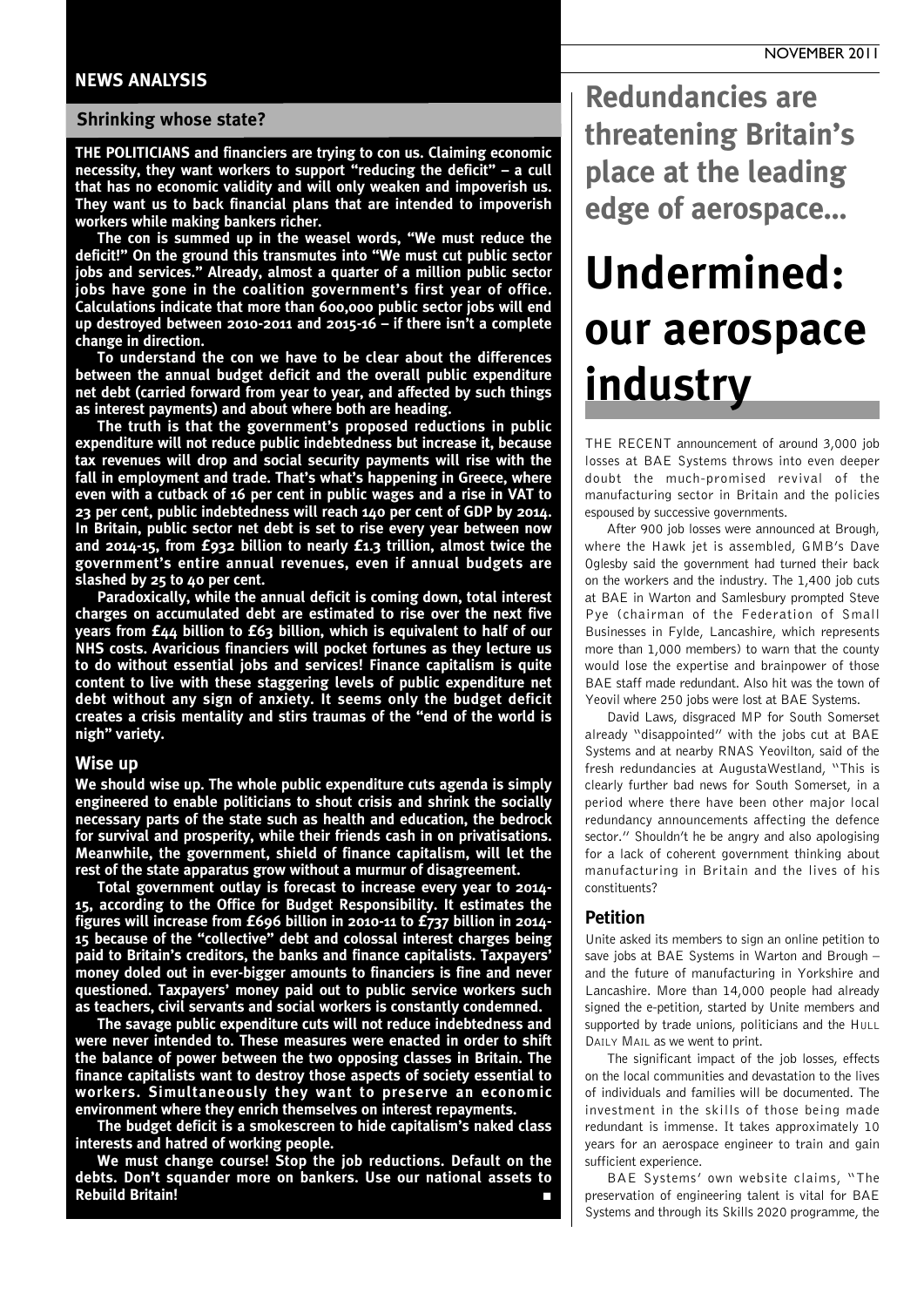

company invests more than £50 million every year in education projects and skills development including training its 1,000 apprentices." You might expect this from Britain's largest engineering company, employing 39,000.

According to another website "Rolls-Royce has been training apprentices for over 50 years, and the Group's apprenticeship programme is an industry leader; awarded Beacon Status by the Learning & Skills Improvement Service, and OFSTED graded the programme as outstanding in all areas. The scheme enjoys a 98 per cent retention rate; 90 per cent of Rolls-Royce apprentices go on to achieve higher qualifications, half to degree level; and over one third of the company's senior UK managers began their careers as apprentices."

No doubt the government will claim that there will be support for those losing their jobs, in an attempt to mitigate the disaster which many in the industry think has been allowed to happen by poor procurement policy by successive governments.

Aerospace manufacturing is going through a shake-up. Early October saw US giant United Technologies (which holds Pratt & Whitney aero engines and Hamilton Sundstrand in its portfolio of companies) agreeing to purchase Goodrich Corporation, another large US conglomerate. UT, valued at \$68 billion, agreed to pay \$18 billion for

Goodrich. Both companies employ thousands of workers involved in engineering in many companies throughout Britain.

Goodrich and Hamilton Sundstrand employees might fear for their positions in the future when merged and synergy activity takes place even though it is claimed that most of the companies do not compete for work. Goodrich sites are in Leighton Buzzard, Birmingham and Wolverhampton. Hamilton sites are located near Bristol, Wolverhampton, Colnbrook (Berkshire) and Sunbury-on-Thames (Middlesex).

Wrapped up in this change is another Midlands-based company, Aero Engine Controls, a joint venture between Rolls-Royce Holdings and Goodrich Corporation with a history dating back 60 years.

In establishing the joint venture both parent companies will have transferred around £14 million of assets and cash into Aero Engine Controls. Aero Engine Controls has around 1,330 employees, comprising staff transferred from the two parent companies, and has sites in Derby, Birmingham, Belfast and Indianapolis.

With a merger of two Birminghambased sites to one new site located near Birmingham International Airport, a distinct possibility in the near future is that workers at AEC may find themselves affected by the purchase of Goodrich by UT.

The loss of jobs in the defence area of

aircraft production goes on with a backdrop of rising order books for civil aircraft product as the two big aeroplane makers ramp up production of the new Boeing787 and the Airbus A350 and A380 – all with super efficient engines (20 per cent more efficient than previous designs) which are supposed to reduce harmful emissions – to replace ageing fleets.

### **Proud history**

Around 140,000 jobs are generated in Britain by Airbus wing work, directly as well as indirectly through supplier contracts. And recently Paul McKinlay, head of the Airbus north Wales site where wings are manufactured, said: "Broughton has got an extremely proud history, 70 years of aviation history. It's great we are staying ahead of the technology with stateof-the-art materials and state-of-the-art manufacturing processes. I'm delighted that Broughton is part of that. For our employees, this new factory – this aircraft [the A350] signals security of employment for the coming years at Broughton, and with 6,000 employees here that's absolutely great news."

As of mid June 2010 there were around 110,000 workers employed directly in the aerospace industry in Britain. To lose those in defence production will potentially undermine the entire industry.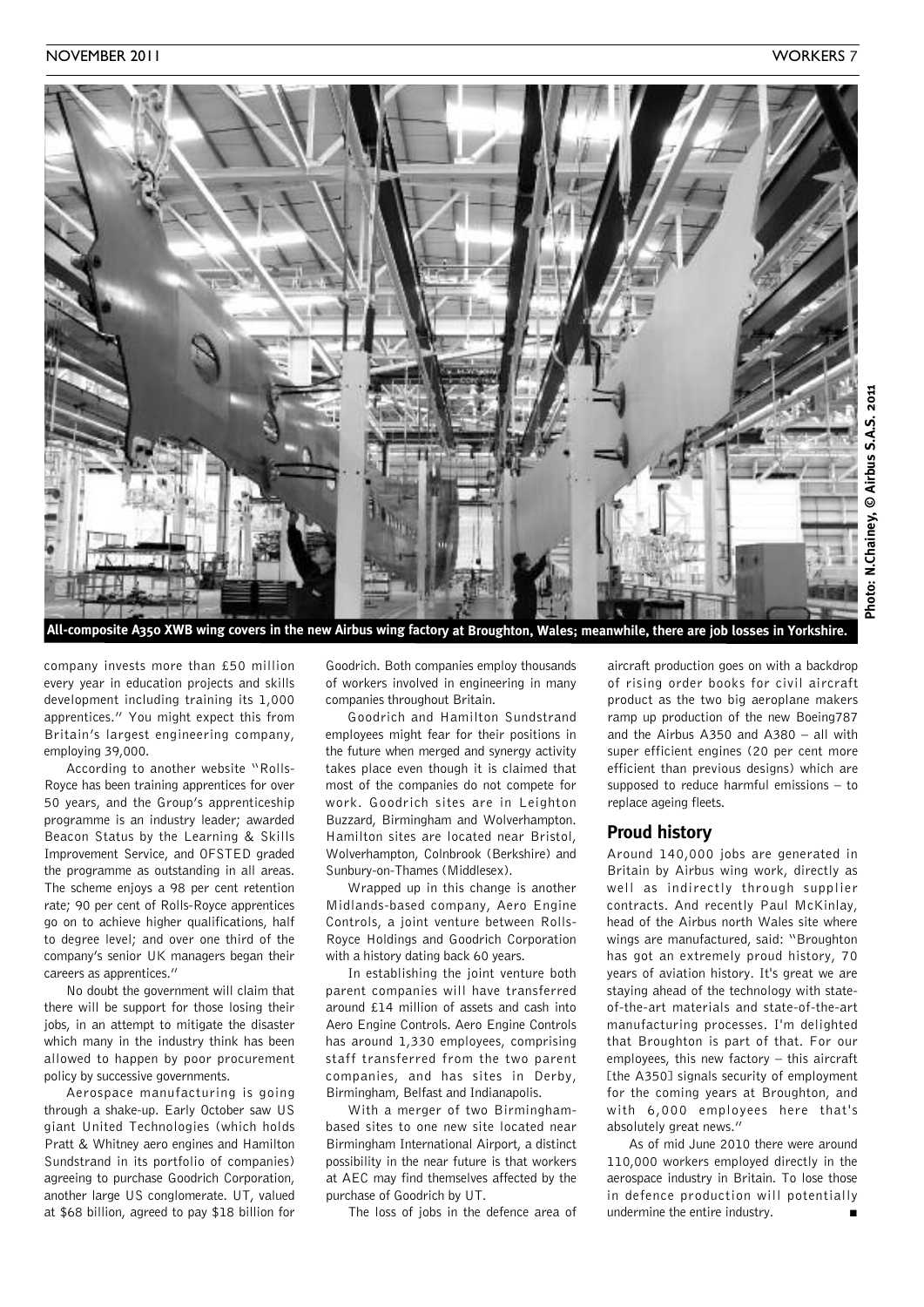Seven big construction companies have decided to play it tough have said they will sack their workforces and re-employ on new **the challenge…**

# **Construction: 'sparks' to start a prairie fire**



Blackfriars, London, 12 October. Electricians protest against pay cuts and de-skilling by contractors withdrawing the national agreement.

TRAFFIC IN London's Oxford Street is often congested. But at 7.30 on the morning of Wednesday 5 October, it was worse than expected. The reason: only one lane was open at the Marble Arch end of Oxford Street as construction workers belonging to Unite, UCATT and GMB demonstrated at the new Park House Shopping Centre site.

The demonstration was noisy but well organised and effective, with police allowing speeches but keeping traffic moving. Meanwhile the construction workers publicly burnt copies of the employer's proposed new contract outside Park House.

The protest moved from the Marble Arch site to Bond Street, Tottenham Court Road and Farringdon Crossrail sites, and on 12 October via Blackfriars to Tate Modern, where gallery space is being expanded. Other

construction sites targeted include the Shard on Bankside and the Westfield Shopping Centre at Stratford East, and the Balfour Beatty site in Cambuslang, Lanarkshire. There were also protests in Liverpool.

The demonstrations by angry electricians and other construction workers at key sites up and down the country have been taking place against the attack by seven of the larger mechanical and electrical (M&E) employers. The "Seven" are threatening to withdraw from national agreements covering this sector of the construction industry. The protests are set to intensify including "civil disobedience" – and they will, in the words of one Unite official, get "better, bigger and badder [sic]".

In September there was a protest in Salford outside MediaCity UK, the new base

for the BBC, ITV, Coronation Street, Satellite Information Services, and the University of Salford. Significantly, protest has spread to nuclear plants and oil refineries where workers are still smarting from attempts since 2009 to replace skilled local men with offshore foreign labour.

### **Power station hit**

Two days after the London construction workers had demonstrated in Oxford Street, 120 members of Unite stopped work at the Ratcliffe-on-Soar Nottinghamshire power station when contractor SPIE Matthew Hall told them to sign new contracts or leave. Balfour Beatty did the same at Newcastle University resulting in a walkout. On 7 October, THE INDEPENDENT reported that 98 per cent of members of Unite, the GMB and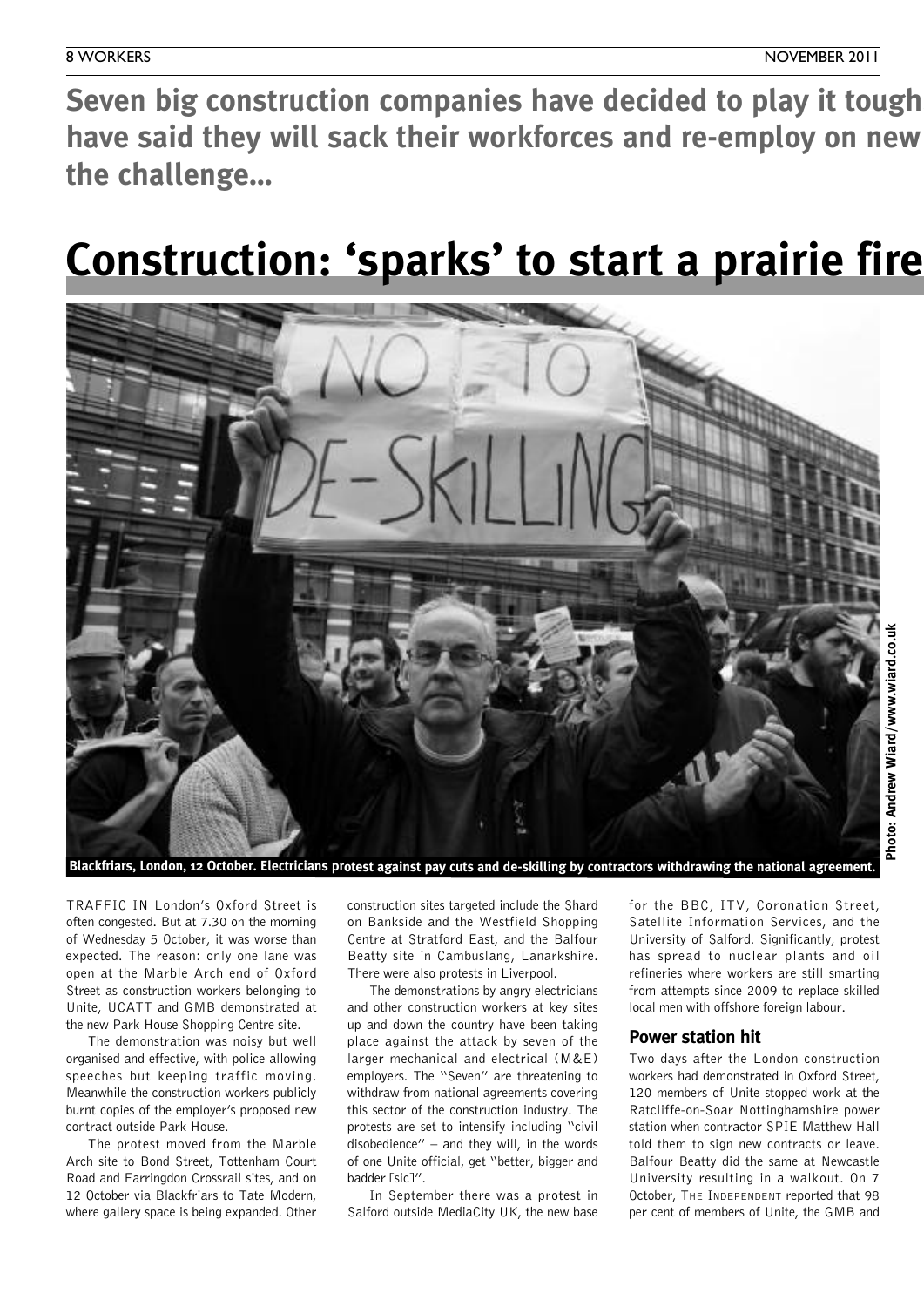. They plan to tear up nationally agreed conditions and pay, and terms on 7 December. But workers in the industry are rising to

### **Construction: 'sparks' to start a prairie fire as contractors seek to axe agreement?**

Prospect employed at the gas- and coal-fired Cottam power stations in Nottinghamshire have rejected a 3.4 per cent increase from EDF Energy. A strike ballot has been called for.

A day of action and national demonstration has been called for 9 November (location/s to remain secret) and workers employed by Balfour Beatty, regarded as ring-leader in the attack on workers, are to be balloted for strike action.

The employers are demanding that workers sign up to a Building Engineering Services National Agreement (BESNA) and quaintly state that there is "no intention in any of this to disadvantage any member of our existing workforce" (yes, and fairies really do live at the bottom of the garden!) To signal their seriousness, five of the seven have given notice to workers that they will be sacked and re-engaged on the new terms on 7 December.

The employers want to take control of such areas as the grading system by introducing de-skilled grades, dictate when short-time working and lay-off are introduced, combine the paid morning break with the unpaid lunch break and effectively introduce a no-strike clause.

The desire to introduce a semi-skilled grade of installer would essentially mean that there is the potential to cut wages by up to 35 per cent. The "Seven" are even telling their workers that the BESNA is an improvement and protest that the union is lying! But with each new job, where once they would have required 100 electricians it would become 30 electricians and 70 installers, as up to 70 per cent of an electrician's work involves installing. The rate for an electrician or "spark" being £16 an hour, for an installer £10.50 an hour. A similar attack was attempted some 12 years ago and it was rebutted – it must be again.

In a cynical attack on the young, they say that the BESNA will "create job security and give apprentices and skilled staff a bright future" but their apprentice scheme will stop at  $NVO$  Level 2 – a qualified spark has NVQ3!

Then there is the change to the Joint Industrial Board (JIB) definition of the "shop" (usually the employer's local office, used for general trading and housing

### **The seven companies on the attack**

The seven M&E contractors trying to back out of national agreements are Balfour Beatty, NG Bailey, Crown House Technologies, Gratte Brothers, SPIE Matthew Hall, Shepherd Engineering Services and T Clarke (the same one named by the Information Commissioner's Office as being the main blacklisting employers in the construction industry, and the contractor at the Park House Shopping Centre).

personnel management staff). Currently, JIB agreement states any job over 15 miles from the shop will attract payments for travel. The BESNA clause covering the shop says that if the job/site/project is more than 25 miles away, the employer can temporarily redefine the job/site/project as the 'shop'. And, as if by magic, the need to pay the allowances (including Lodge allowances) is removed. Yet again, in the land of double speak, that won't disadvantage anyone in the existing workforce!

### **Roots of struggle**

The history of the various agreements has its root in the nature of struggle on construction sites back in the 1950s and 1960s. What the employers called anarchy, we would describe as struggle to secure a better rate for our labour. The employers (and in truth, so too workers) ultimately wanted peace/order and thus agreements were made. They have been attacked and defended in equal measure ever since, both by disgruntled workers and employers depending on the conditions of the time.

But why now – why have these contractors decided to attempt the break from these agreements? With relatively few major projects in hand, employment is scarce, and fewer sites stop through industrial action.

There is, however, much on the horizon some 64 major projects are in the pipeline, including the highly lucrative new nuclear builds. The time is ripe to make their move with an eye to winning the contracts on a cut price. Without doubt the employers, both clients and contractors, have been beavering

The seven were originally eight until MJN Colston got cold feet and tactically withdrew.

The national agreements are: JIB/SJIB (covering electrical in England and Wales/Scotland), JIB (PMES)/ SNIJIB (plumbing and mechanical engineering services in England and Wales/Scotland and N. Ireland), HVAC (heating, ventilation and air conditioning).

away behind the scenes aiming to reduce wages and undermine union control of sites. Until recently, JIB electricians had free membership of Unite, with the employer paying their union subscriptions – a position won in years past to ensure better union control of sites. Due to a decision, perhaps misguided, free membership stopped at a stroke and no mass campaign to re-recruit was ever undertaken. Electricians had to pay to belong and far too many chose not to!

Additionally, over the years, with a few notable exceptions, the electrical side of the industry has shown a reluctance to fight or support others in struggle and consequently have tended to occupy a somewhat isolated position. So, with favourable conditions and an eye to the future, the employers have made their move against what seems a weak section of the workforce.

The stakes are high for the whole industry and construction workers recognise that BESNA is the stalking horse to attack all agreements – the de-construction of all agreements being the goal. But electricians are in the frontline now and are being called upon to show their mettle. While Balfour is first in line, how the workers employed by the 7 react is key – a great deal of responsibility rests on their shoulders and they must stand up and take responsibility. If they accept the new agreement, it's odds on that it will become the norm as all M&E employers will abandon the JIB agreements if only to save their own necks.

Some may say "serves the selfish greedy bastards right for the treacherous role they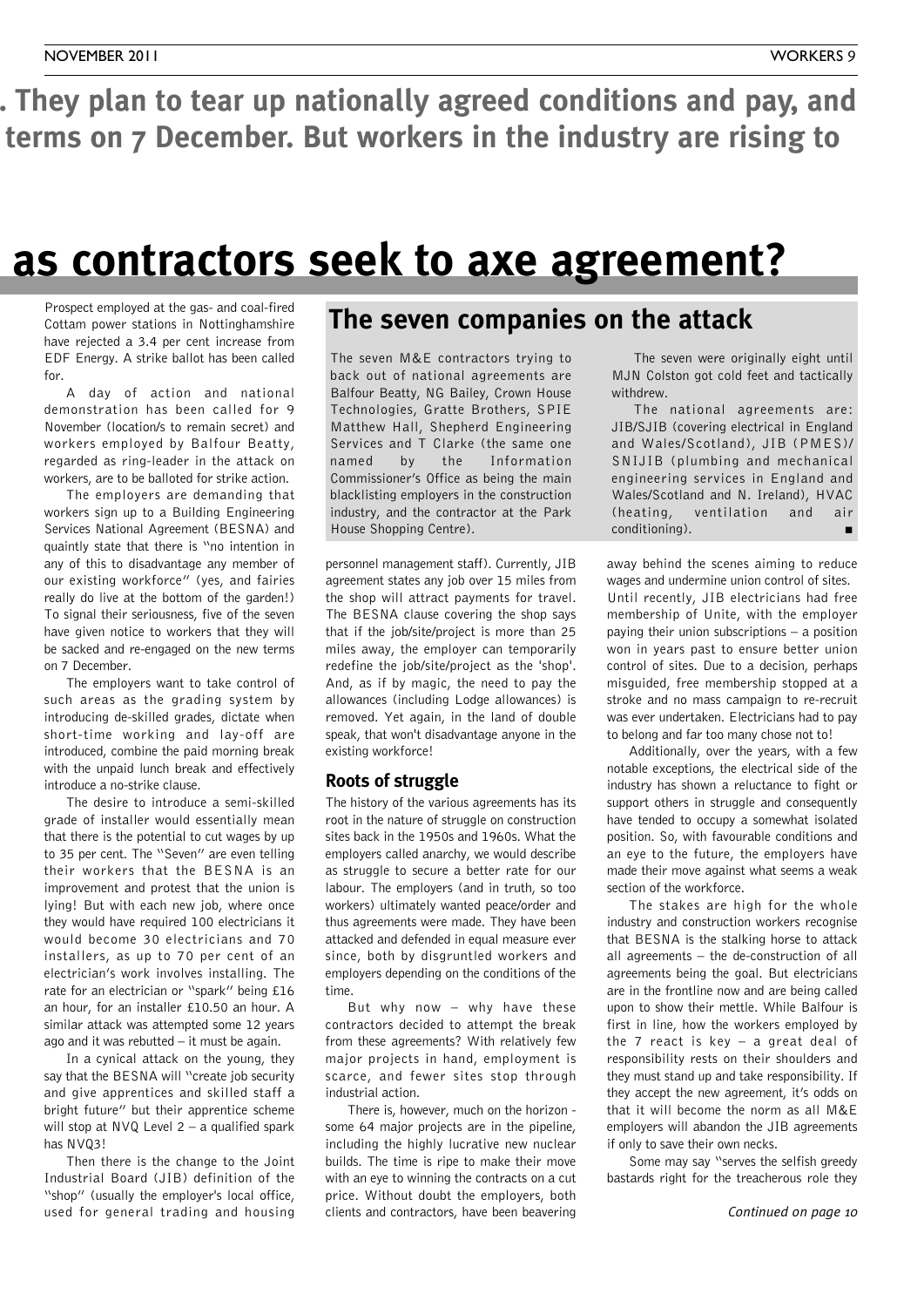

**…12 October, east London: the protest moves to Westfield Stratford.**

unwilling, in the main, to stand up for itself. When it started, the job was touted as the turning point for the National Agreement for the Engineering Construction Industry (NAECI), with full-time National Engineering Construction Committee stewards and Category 1 status. Within six months it had become clear that EDF/Amec were more concerned with trying to succeed

# **Meet the Party**

have played in the past" but now maximum

It should be remembered that EDF, a French multinational, is to build Hinkley C in Somerset, the first new nuclear plant for over 40 years in Britain, and it has a poor track record. It has had problems in both Flamanville on the Cherbourg Peninsula in France, where over a third of the workforce are migrant labour and costs (and time) have doubled, and also in Finland. If EDF can treat the French workers with such

*Continued from page 9*

Alstom, another French multinational, which thought it might be in the running for the nuclear contracts, is apparently lagging

A look at EDF's recent performance in Britain reveals much. West Burton power station, run by EDF/Amec, has had so many problems it is regarded (nearly) as a standing joke, with a bullying management lacking basic common sense and a workforce

unity across the industry is crucial.

contempt, what hope for Brits?

behind.

**Standing joke**

**The Communist Party of Britain's new series of London public meetings began on 29 September, with further meetings on 10 November and 15 February; except on May Day, all are held in the Bertrand Russell room, Conway Hall, Red Lion Square, Holborn, London WC1R 4RL, nearest Tube Holborn. Other meetings are held around Britain. All meetings are advertised in What's On, see page 5.**

**The theme of the next meeting, on Thursday 10 November, will be "Energy – Britain in Crisis". Details of further meetings will be** M **announced in WORKERS and at www.workers.org.uk.**

**The Party's annual London May Day rally is always held on May** M **Day itself, regardless of state bank holidays – in 2012, Tuesday 1 May, in Conway Hall, Holborn. There will also be May Day meetings elsewhere in the country.**

**As well as our regular public meetings we hold informal** M **discussions with interested workers and study sessions**

**for those who want to take the discussion further. If you are interested we want to hear from you. Call us on 020 8801 9543 or e-mail to info@workers.org.uk**



where Alstom had failed (see below). By seeking to break the NAECI, its management style attracted criticism in the Gibson Review of Construction Engineering.

EDF is under investigation for their activities at Flamanville, where the practices on the site were described as a modern form of slavery. With two deaths on Flamanville in a space of six months it is obvious why EDF does not want the robust NAECI agreement on Hinkley. It would be scrutinised by both an independent auditor and the trade unions every step of the way.

### **Workers' power**

By contrast, Pembroke power station, an Alstom job that has been built under union (Unite & GMB) control, has had few disputes as industrial issues are resolved with speed. Initially, Alstom had tried the same game as EDF at Langage, Isle of Grain and Staythorpe. But the company learnt through its experiences that workers wouldn't be crushed – hence their "enlightened" attitude on Pembroke. Consequently, it has been built on time and in budget. Its only delay is in gaining a permit to fire it up.

There is much at stake for the British construction industry, and the immediate attack on the various JIB agreements is the beginning. British workers must take responsibility and act on what they know, not only for their own terms and conditions but for the future of the construction industry in Britain. **■**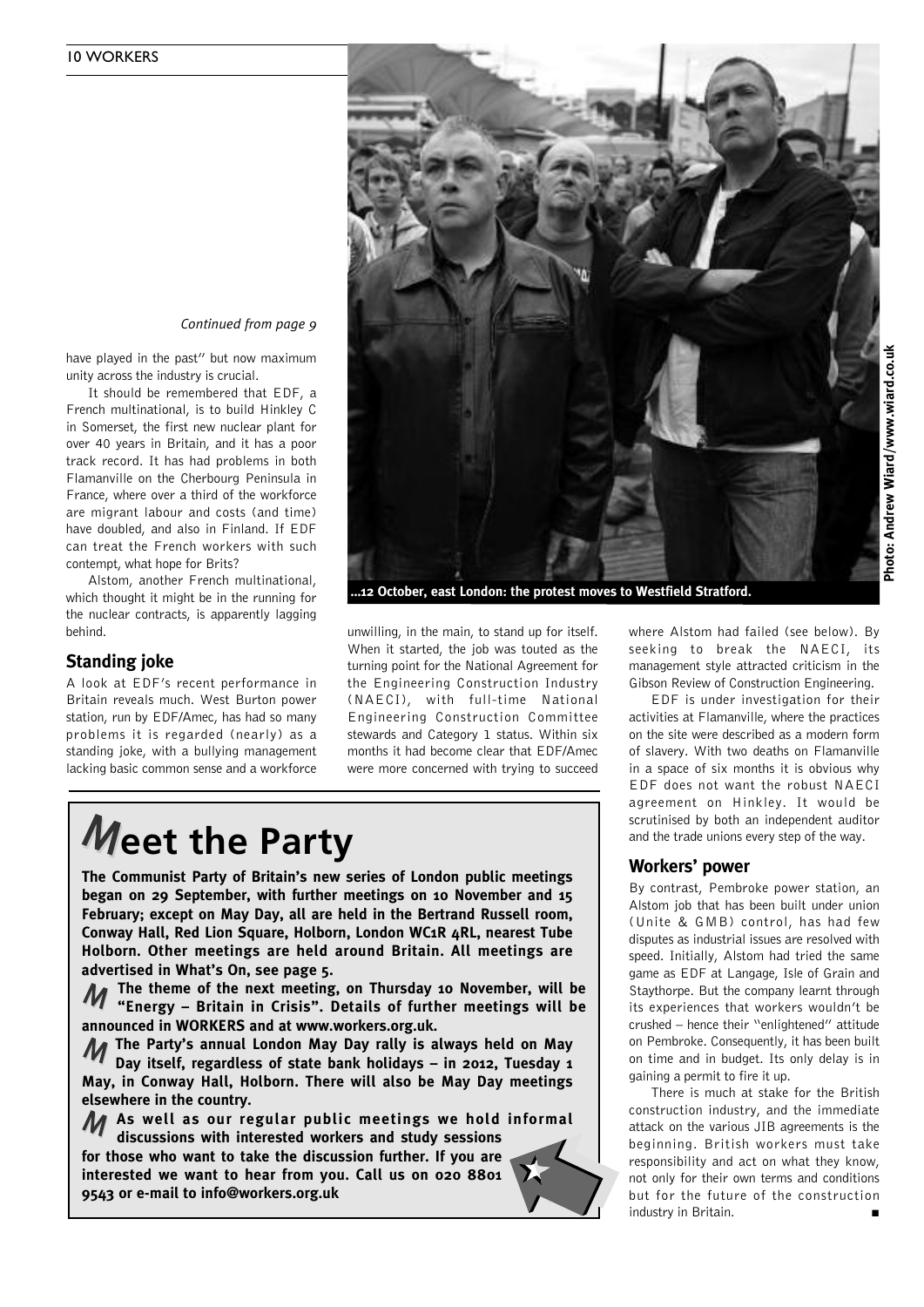**European governments – including Britain – have paved the way for the European Union to negotiate trade deals that could see governments being sued by corporations…**

# **Protection for investors, not for the people**

ON 12 SEPTEMBER the EU Council, made up of Member States representatives, gave the European Commission the mandate to introduce "investor protection" into its trade deals, thus putting the rights of investors above those of elected governments.

Investor protection allows investors to sue governments for any loss of future profits stemming from any government action judged to negatively affect or "expropriate" those profits, directly or indirectly. Until now the EU's trade deals have only involved state-to-state dispute mechanisms, with penalties in the form of trade sanctions.

The provision has been included in the bilateral investment agreements that some EU Member States have signed individually, and also in the North Atlantic Free Trade Agreement (NAFTA) between the US, Canada and Mexico. It has resulted in very large payouts, and also had a chilling effect on proposed legislation, even when the people of the country want that legislation.

Tobacco giant Philip Morris is using the Trans-Pacific Partnership Agreeement to sue Australia over its laws on plain packaging for cigarettes, and EU member states have also had to pay up on bilateral investment commitments. Canada failed to proceed with legislation for cleaner petrol out of fear of the financial consequences in relation to NAFTA commitments.

So, in its effect, investor protection gives corporations control over government's legislative initiatives that may for instance be for social welfare, health, industrial policy, or the environment.

For Britain, the important implications are in respect of control over policy on labour migration. The EU offers corporations based outside Europe Mode 4 access – that is, the chance to bring their workers into the  $EU -$  to get those countries into trade deals, but Britain will be affected more than other EU member states by Mode 4 offers. If Britain tries to pull back on these Mode 4 commitments and limit temporary migrant labour, for instance, could invoke legal action by corporations for compensation for lost profits if they have to employ more expensive staff locally instead of bringing them over from, say, India.



The new mandate utilises the Lisbon Treaty, which shifted competency (control) of trade and investment from member states to the EU. It will be applied to the three Free Trade Agreements under negoiation: EU/India, EU/Singapore and the Canada and Europe Trade Agreement (CETA). The EU mandate gives maximum rights to investors, beyond those granted by NAFTA. "Unqualified national treatment" is specified – which means any transnational investor must be given conditions at least as beneficial as those given to any domestic investor, regardless of sector or company size.

### **Here comes the law**

Although the EU version provides for "social, environmental, security, public health and safety objectives to be pursued in a non-discriminatory manner", other parts of the text prohibit "unreasonable, arbitrary or discriminatory measures". This indicates prospective legal battles over the legitimacy of legislation. In trade disputes judges lean towards free trade decisions.

Note that the European Council has gone even further than the European Commission, which recommended some safeguards on industrial and labour policy, including in relation to Mode  $4 -$  and the Council is also overriding the recommendations for balance and caution made by the European Parliament. While speculative investment is not excluded, very full investors' freedoms to move cash in and

out of a country are specifically included, forestalling a state's right and need to impose restrictions in the event of, for example, a run on their currency.

Argentina has been sued by 15 corporations for financial measures of this sort that it took to protect its economy and population. Awards against the state have been made, but Argentina continues to argue that its measures were legitimate social measures.

Investor protection is a threat to all levels of governmental action: at the EU level; for member state governments; for provincial governments in Federation states and local government. Yet a major issue still undecided in relation to EU investor protection is where the financial responsibility lies between the EU and any member state that is judged to be liable. It is also not clear in which judicial system such a dispute could be held. The Commission is committed to producing a proposal on these two issues by the end of the year.

In the current climate of eurozone crossborder bailout, member states particularly want the financial responsibility question settled before any of these agreements are ratified, which occurs when the European Parliament "gives assent", as the final process is called. But the EU/India Free Trade Agreement is in the stage of finalising actual negotiations and is expected to be completed by December this year. What happens with individual states' existing Bilateral Investment Agreements is also undecided, with the EU deals being hastily pushed through.

International trade agreements contain an inherent contradiction. While negotiations are state-to-state, these deals are carried out on behalf of and for the benefit of the investors in private corporations. These corporations have a major influence on the substance and direction of trade deals while the content, progress and implications of those deals are, for the most part, kept from the public.

This makes it hard for people to act against the trade agenda. Information dissemination is a key part of resistance on what may seem like "technicalities".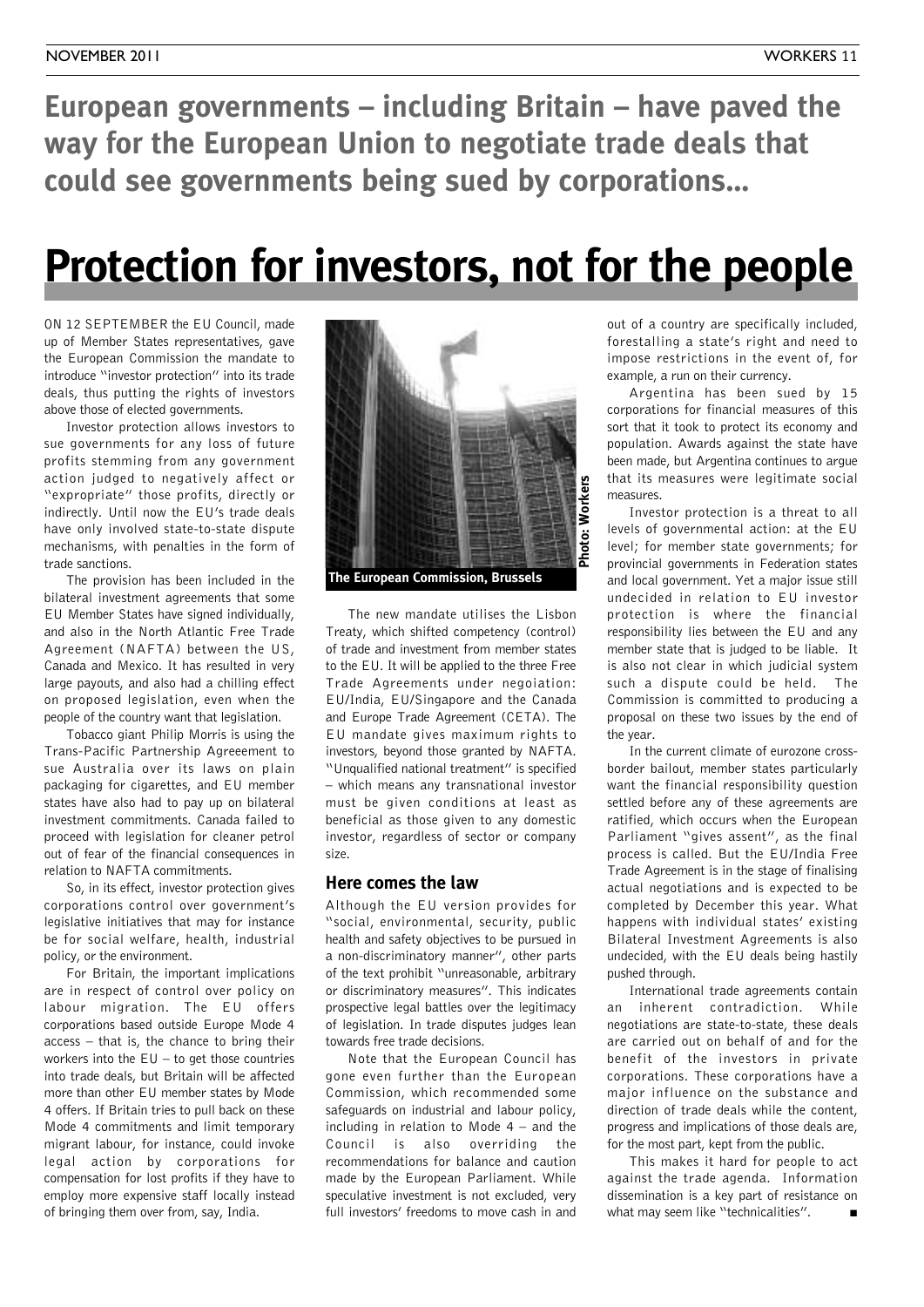**Why** have food prices been soaring? According to the World Ban **the 140 per cent rise in global food prices between 2002 and 2008 was due to** *biofuels: the replacement of food crops with plants grown for fu* 

# **The European Union and the great biofuels**

POLITICIANS HAVE a poor track record when it comes to making bets on unproven technologies. And no one makes poorer decisions than the European Union – except, perhaps, Labour and Coalition governments who implement those decisions. So when the EU issued a Directive in 2003 instructing that 5.75 per cent of transport fuels to be made up of biofuels, and backed it up with another Directive in 2009 with a new target of 10 per cent renewable energy in transport fuels by 2020, only a committed Europhile would expect any good to come of it. And yet hardly anyone foresaw the extent of the potential damage to the world – its people and environment.

The debate over the production of biofuels for commercial use has developed over some years now and the risks have been documented. One is that as large companies spot a lucrative market, they switch agricultural land from producing crops for people and produce crops for cars instead.

To give some idea of the size of the problem: according to a Worldwatch study the US would need 30 per cent of its agricultural land if it were to produce 10 per cent of its fuels with home-grown biofuels. Even with biofuels in their infancy, the UN Food and Agriculture Organisation reckoned

their production has been responsible for the surge in global grain prices in 2006.

And things haven't got any better since then. In a book\* published last year Professor James Smith from Edinburgh University's Centre of African Studies warned we cannot ignore the statistics that reflect the speed of growth, the extent of biofuel production and its impact on food prices: "Figures from the US Department of Agriculture for 2009 show that the grain grown to produce fuel was enough to feed 350 million people for a year at average consumption levels. This represents a third of all those who constantly go without food." A third of all US maize is now used for ethanol, and globally, "between 2002 and 2006, the amount of land used to grow biofuels quadrupled and production tripled."

### **The food cost**

Smith points out that contrary to US claims about biofuels contributing only 2 to 3 per cent of food price increases in recent years, the World Bank Mitchell Report, published in 2008, reckoned biofuel production had caused 75 per cent of the 140 per cent increase in staple food prices occurring between 2002 and 2008. The price of maize, the main feedstock for ethanol in the US,

doubled from \$117 to \$233 in the two years 2006/2007.

Oil companies are looking both ways on this. They want to carry on selling traditionally produced petrol, and are also investing heavily (hundreds of millions of pounds a year) in biofuels: an each-way bet. But when an oil executive says – as Shell's Eric Holthusen did in 2006 – that using land to grow fuel when people are starving is "morally inappropriate", it's probably time to look at what the European Union is doing.

European law now dictates that 5.75 per cent biofuels must be blended into all transport fuel, but though the target was set for 2010, it hasn't been achieved (in Britain, it's currently 2.6 per cent) and has had to be extended, in Britain to 2013. And no wonder: there simply isn't enough land in Europe to grow the crops required.

So there are two principal results of the policy: land in the developing world is being converted from food production (or, in the case of Indonesia, from virgin rainforest) to "grow" fuel; and the cost of fuel is going up, because it costs more to turn maize into petrol or diesel than to use fossil fuels (of which we still have a lot!).

You couldn't make it up: only the European Union can produce such a cock-



### **CPBML/Workers Public Meeting, London Thursday 10 November, 7.30 pm "Energy – Britain in Crisis"**

Bertrand Russell Room, Conway Hall, 25 Red Lion Square, LondonWC1R 4RL. Nearest tube Holborn.

Britain was built on power: first steam, then electricity. Now the pits are shut, North Sea oil is running out and power stations are being shut faster than new ones are being planned. Can renewables really plug the gap  $-$  or will the lights start going out? Come and discuss for Britain. Everybody welcome.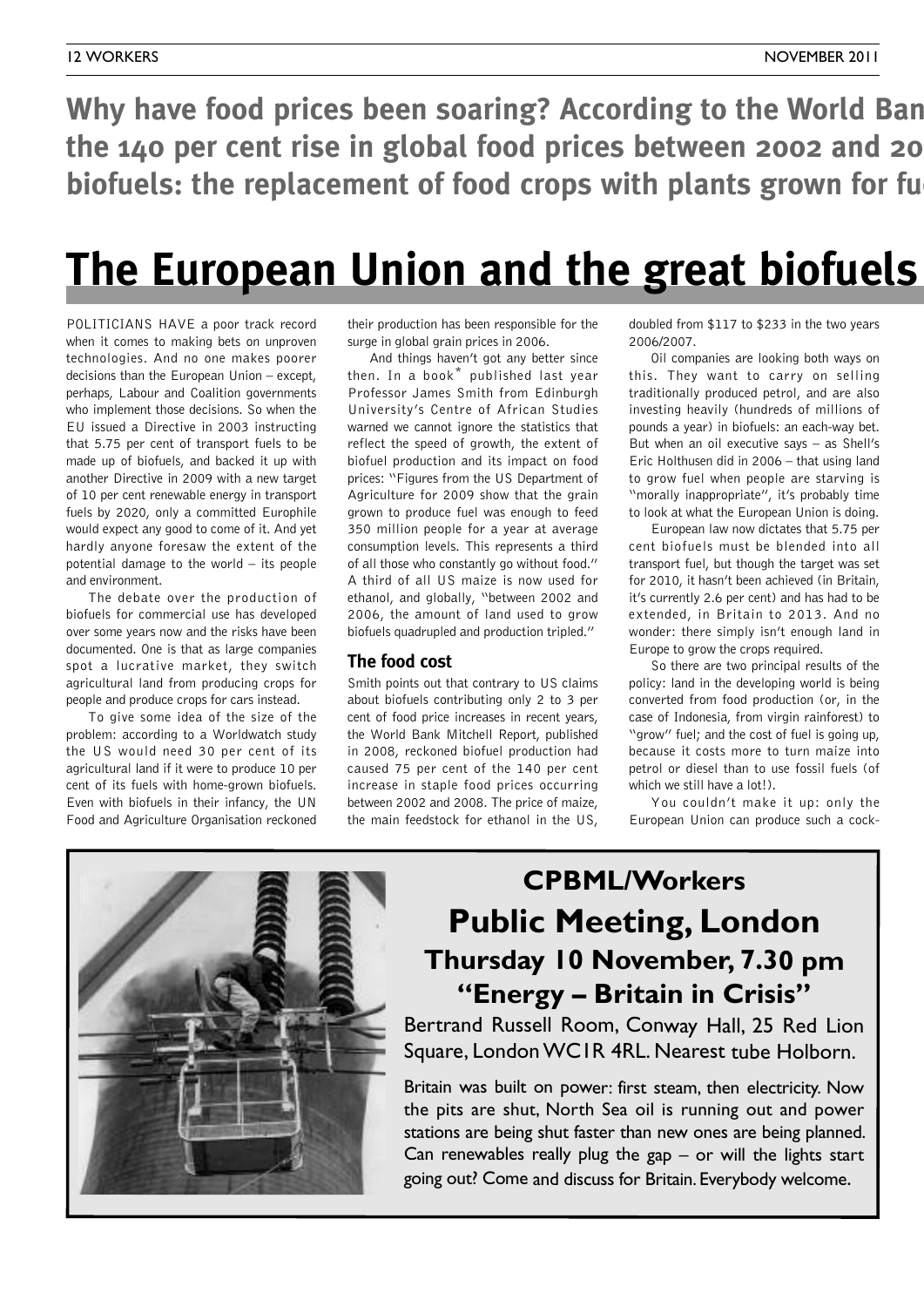**k**, three-quarters of **h z p c due to price price biofuels: the replacement of food crops with plants grown for fuel…**

# **disaster**

#### eyed disaster.

As with many technical developments of humanity arising as necessity becomes the mother of invention, capitalism hijacks the direction of development through investment. "Biofuels represent both a promise of a technologically driven future and the spectre of a web of known unknowns and unknown unknowns. [They] are driving and transforming the increasingly entangled relationship between energy, food security and climate change," says Smith. He suggests that biofuel production may represent "the biggest change in North-South relationships since colonialism" because "the production of biofuels risks reprioritising land use across the globe, and as yet we know little about the implications of this."

For example, several African countries have been attracted by the lure of saving foreign exchange on fuel imports and even earning income, despite inadequate national food security. In Tanzania, where 25 per cent of foreign exchange is spent on oil imports, "foreign companies are growing sugar cane for bioethanol so that European countries can meet their biofuel blending targets," says Smith.

### **Biofuels can work**

In the right climate, with sufficient rainfall (biofuel crops are very, very thirsty), the technology can work without wrecking the environment – witness the outstanding success of Brazil's biofuel production. Brazil pioneered the commercial use of biofuel (auto gas as it is known in the petrol stations) and now uses it extensively in the city areas, especially Sao Paulo.

But as Smith points out, that success cannot be replicated in many other places for agronomic and other reasons. He questions the Indian government's huge investment in jatropha plantations since the crop's performance is unproven under anything but ideal conditions, and also because the so called "marginal land", on which it is planned to plant jatropha orchards, already supports the grazing and gathering needs of millions of the very poor.

There are also indications in aerospace that infrastructure used to supply fuels can



### **What are biofuels?**

Biofuels are any liquid, solid or gaseous fuels produced from organic matter. The extensive range of organic materials used for biofuel production includes starch and sugary plants such as corn, wheat or sugar cane; oily plants such as rape seed, soya beans or jatropha; vegetable oils and animal fats; wood and straw; algae and organic waste and others. Biofuels (mainly bioethanol and biodiesel) are commonly referred to as first-generation – the current technologies – or secondgeneration, which cover a variety of technologies in the pipeline whose central characteristic is that they can convert the woodier (lignocellulosic) parts of plants into fuel and so are more efficient.

Second- and third-generation biofuels

be compromised because some types of biofuel leave residues in the delivery pipes that can lead to contamination of the next delivery of, say, jet fuel. There could also be impacts on the fuel control systems of actual aircraft. So even though biofuels have yet to be fully approved for use in aircraft an effect is already being felt. More development will obviously be needed. That, too, will require research.

British workers have yet to be directly affected by the use of agricultural land for biofuel production, except of course through rising food prices. They are, though, at the forefront of global biofuels research – Britain has a world-leading research base in plant and microbial sciences. There are plenty of ideas for biofuels that won't eat that do not compete directly (or, at least, not so much) with crop land are being developed, including the production of algae as a source of vegetable oil, biodiesel, bioethanol and other biofuels. Algal fuels may yield up to 30 times as much energy per unit area as first- and second-generation biofuel crops.

One of the alleged benefits of biofuels is that they are more carbon-friendly than fossil fuels, since the carbon they release is simply that taken from the atmosphere, rather than carbon locked up for millions of years in oil deposits. But others – including Nobel laureate Paul Crutzen – dispute the calculations, pointing to the carbon cost of turning earth, fertilisers, and biofuel production and distribution. **■**

into the food supply.

In September 2009, £27 million was set aside for a British bioenergy research institute by the Biotechnology and Biological Sciences Research Council to work towards the creation of biofuels from willow and straw. It will take a great deal more investment over the years to keep Britain ahead in the race to develop biofuels that meet the needs of the people, rather than the investment needs of capital. Much of this is public money, and the question of who should or could control this technology – capitalists or workers – needs to be raised. **■**

**\*Biofuels and the Globalisation of Risk, by James Smith, Zed Books 2010, 150pp, ISBN 978 1 84813 572 7 (Pbk) £17.99**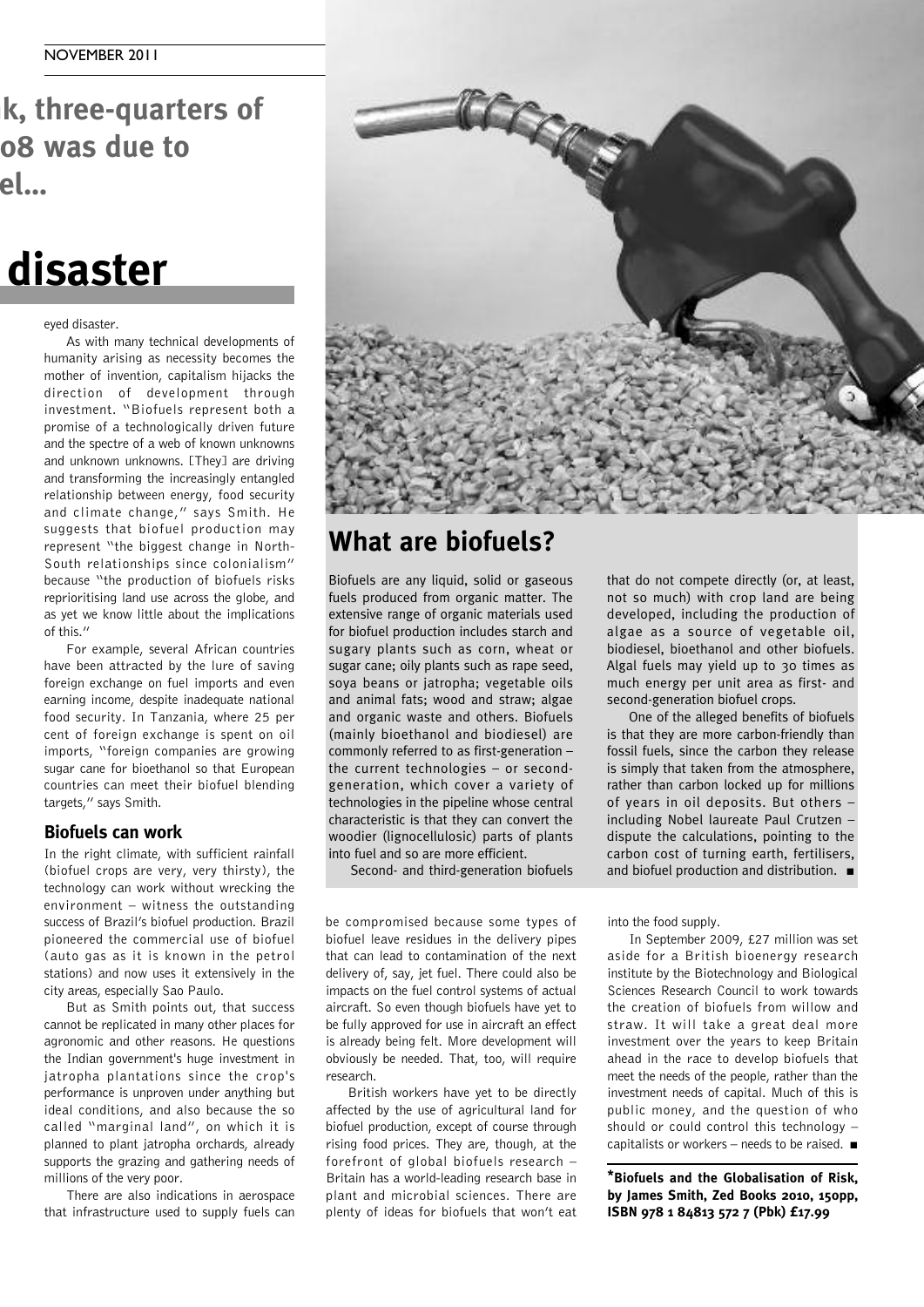At a time when some are calling for a General Strike we need to **Britain…**

# **1926: The General Strike, and why it should**

IN TRADE union history 4 May 1926 is a special date – the day the General Strike took place in Britain. Given all the myths that have sprung up and the siren calls for similar action often heard now, it's particularly important to recognise what actually happened.

In fact, the impetus for the General Strike resides in much earlier events which unfortunately led to our working class drifting into a tactically inept, inflexible form of combat totally unsuited for an ongoing, largely economic battle against a fully prepared, stronger class enemy.

In 1914, to strengthen their bargaining hand, the miners had sponsored the formation of a Triple Industrial Alliance with railway and transport workers as a tactic to press wage agreements and settle hours of work. The idea that trade unions should be revolutionary organisations – called syndicalism – was popular before the war and part of the background to this move.

In 1919, when the miners threatened to strike for more money and shorter hours, the other members of the Alliance declared support. To deflect this, the government set up the Sankey Commission, which duly reported almost wholly in favour of the miners, recommending wage increases, a seven- instead of an eight-hour day and a system of public ownership for the coal industry. Mines had been taken under direct government control during the 1914–18 War and remained so for a few peacetime years. With strike notices withdrawn, miners got their shorter day and some wage increases, but nationalisation was rejected.

At the end of March 1921 the mines were returned to private ownership. The coal owners refused to modernise the industry but immediately announced sweeping wage reductions, imposing a lockout of union members at all collieries. Again, the railway and transport unions threatened a Triple Alliance strike.

This time Lloyd George's government responded with a State of Emergency, called reservists to colours, had machineguns posted at pitheads and sent troops in battle order to working class areas. Last-



**May 1926: An armoured car escorts a food convoy down the East India Dock Road, east London.**

minute negotiations petered out in confusion and the Triple Alliance strike action was withdrawn, earning the event the derogatory name Black Friday.

In this episode an obvious weakness was that the transport and railway workers had no demands of their own but were placing their own livelihoods in danger simply for the sake of the miners. The miners resumed work on the owners' terms.

The 1923 boom in mining allowed negotiation of higher wages, but collapse soon followed and by 1925 with a return to the Gold Standard came calls for a reduction in wages. The newly formed TUC General Council, in an attempt to displace the Alliance, supported the miners. Realising conditions were not sufficiently in their favour, the government bought time in negotiations and brokered a deceptive

peace in the mines with a nine-month coal subsidy. Tempt the gullible with temporary solace. The trade unions, swollen-headed by the effectiveness of their mere threat to strike, thought Prime Minister Baldwin had capitulated, and called the day Red Friday. Whereas the government – knowing it wasn't ready – had allowed an armistice in order to gain time for a later assault.

### **Government preparations**

At once the government took preparatory action in a strategic, class-conscious fashion. In September 1925, Organisation for the Maintenance of Supplies Committees were formed in the metropolitan boroughs. Also registration of potential volunteers began, leading to a pool of 100,000 blacklegs by the time of the conflict, many of them British fascists. 226,000 special policemen were created.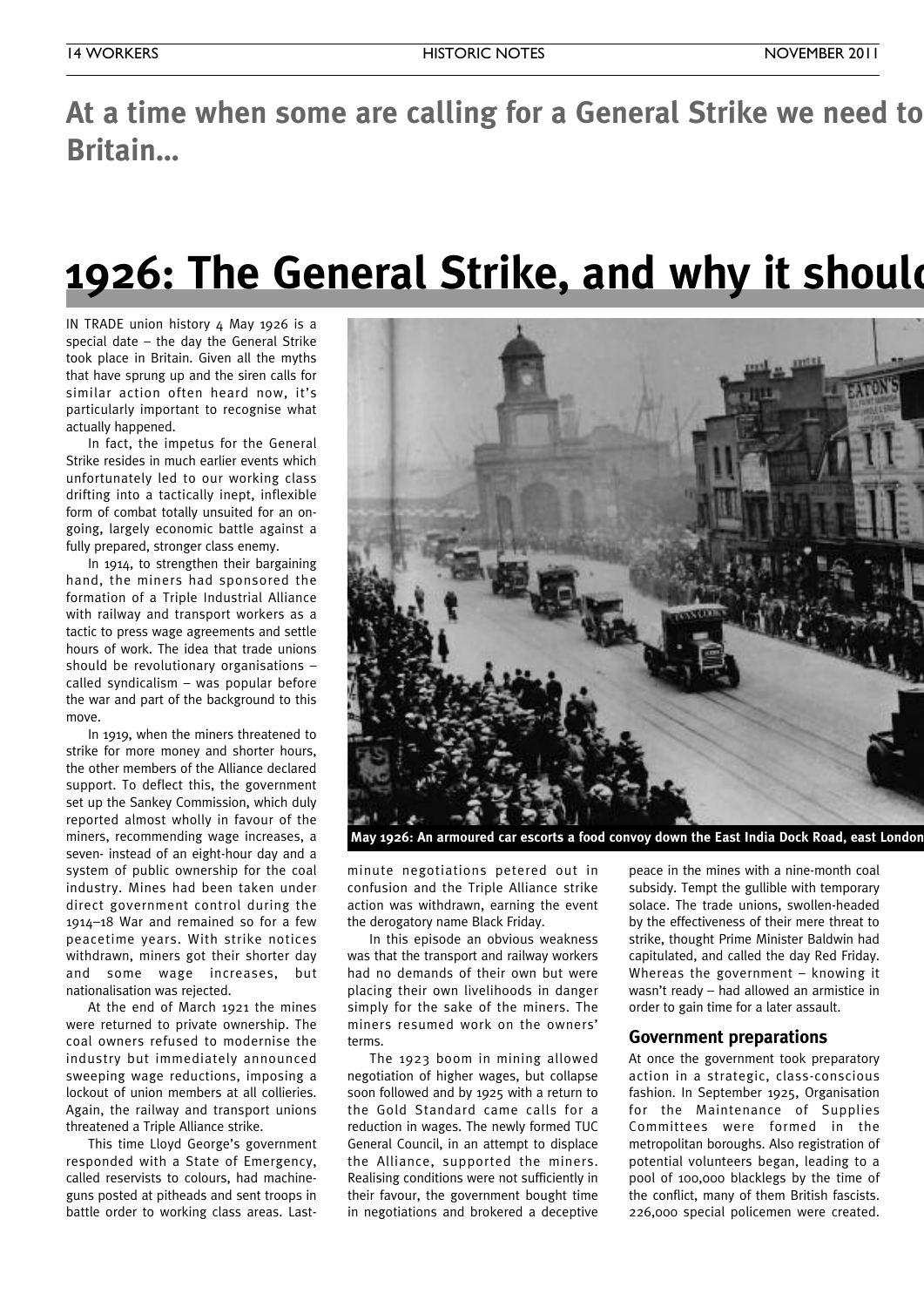### get clearer about what happened last time there was one in

# **1926: The General Strike, and why it should not be mindlessly imitated**



An Emergency Committee on Supply and Transport was established, meeting weekly to work out a scheme to keep food and transport services running. England and Wales were divided into ten divisions, each under a Civil Commissioner with Coal, Finance and Food Officers beneath them. In the event of a stoppage they were charged together with local authorities to control road transport, food and fuel supplies. By the spring of 1926, stockpiles of food, coal and fuel had been built up.

Meanwhile after Red Friday, trade union leaders acted as if trouble could be averted, and during the nine months of coal subsidy, to avoid being provocative, made no strike preparations or battle plans. Although the trade unions had declared war and rhetoric still flourished, union leaders and most of the membership had not apparently really meant it. No

preparations for a national strike on the trade union side were made until the 27 April when two trade union leaders met. There was unreasoning faith in the prospect of a settlement crossed with a lack of enthusiasm for action among the majority of the General Council. Most had pinned their hopes on the Samuel Commission which reported unfavourably for miners in March 1926 on the key issues of hours and wages. The miners refused to accept it.

### **Vain hope**

Three weeks of futile negotiation followed in April 1926. Unlike in 1925 the government, prepared for eventualities, was not interested in making concessions or obtaining a settlement. The trade unions still remained ridiculously hopeful of a settlement. But in the very final negotiations on Friday 29 April, the mine owners offered a wage cut on worse terms than the Samuel Commission and the government refused to interfere or continue with negotiations. An Emergency Powers Act was signed. On 30 April – the day on which the subsidy ran out – mine owners posted notices in most pits and a million miners were locked out.

On 1 May the various unions declared they were prepared to hand over their autonomy to the General Council during the dispute (never a wise course of action) and voted to join a National Strike on 3 May. The General Council now deemed the conduct of the dispute to be completely in its hands, either to organise a strike or – increasingly from day one – to arrange a climb-down and call it off.

The "General Strike" was not quite a general, all-embracing strike; it was a partial national strike of some elements. Only one section of the labour movement was called out: railway workers, transport workers, iron and steel workers, builders, printers, dockers. The number of strikers was between 1.5 and 1.75 million. Other trades and occupations were kept back: engineers, electricians, woodworkers, shipyard workers, post office and telephone workers. More critical, the trade unions went into battle unready and with divided leadership.

Government departments sent out detailed instructions, troop movements were announced including two battalions of infantry that marched through Liverpool. All army and navy leave was cancelled. Hyde Park was closed to serve as a food depot.

The response to the strike call was overwhelming. Its completeness surprised everyone including the TUC and the Labour Party which feared by association of losing "bourgeois" respectability. Public transport was mightily affected, especially the trains, and the trams in London stopped running for the duration of the dispute. Despite much publicity, the volunteers on buses and elsewhere had a minimal effect, but government plans to use road haulage lorries worked as goods were transported around the country by non-unionised labour.

The TUC General Council called off the strike on 12 May. It had obtained no terms for the miners or for the other workers who had struck in sympathy with them. The miners continued on strike alone for six months and eventually were forced back to work on regional settlements, longer hours and lower wages with an ever-present pool of unemployed miners to undermine their efforts.

In many other trades and occupations employers sought to inflict setback and sack trade union leaders. Within a year the Trades Disputes and Trade Unions Act of 1927 was introduced forbidding sympathetic strikes and mass picketing. TUC membership fell from 5.5 million in 1925 to 3.75 million in 1930.

Tactics and strategy are the lifeblood of our class. Properly understood, a general strike is a political weapon reserved for the most propitious circumstances when a working class is ready to move to the revolutionary seizure of power; a measure to be deployed only when a class wants to overthrow the exploiters' system and seize the levers of power. Unless such a level of understanding is there, a general strike should not be broached; other more irregular tactics should apply.